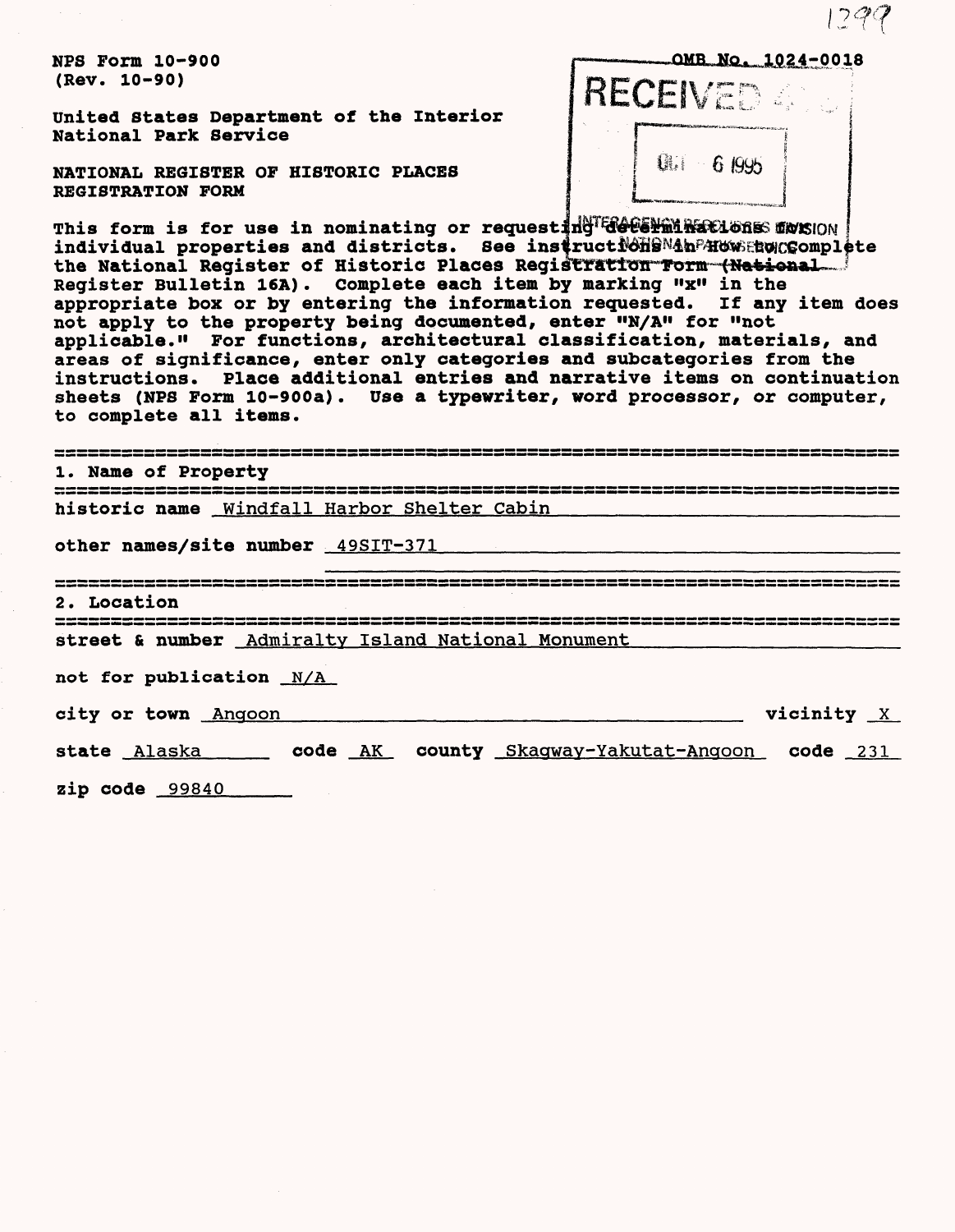USDI/NPS NRHP Registration Form 49SIT-371, Windfall Harbor Shelter Cabin Skagway-Yakutat-Angoon, Alaska Civilian Conservation Corps Historic Properties in Alaska Page 2 3. State/Federal Agency Certification ۔<br>اس کا کہنا جاتا گیا تھا کہ دیک اسک استدا میں انگلیزی میں میں اس کی جاتا ہے۔<br>سے خاندا میں میں میں بھی اس کی میں میں میں میں میں میں انگلیزی میں As the designated authority under the National Historic Preservation Act of 1986, as amended, I hereby certify that this  $\swarrow$  nomination \_\_\_ request for determination of eligibility meets the documentation standards for registering properties in the National Register of Historic Places and meets the procedural and professional requirements set forth in 36 CFR Part 60. In my opinion, the property  $\angle$  meets \_\_\_ does not meet the National Register Criteria. I recommend that this property be considered significant \_\_ nationally \_\_ statewide \_\_ locally. ( \_\_ See continuation sheet for additional comments.)  $\frac{C_{V\ell m} Q Q Q_{I\ell}}{S$ ignature of certifying official Date Federal Preservation Officer Forest Service State or Federal agency and bureau In my opinion, the property  $X$  meets  $\_\_\_\$  does not meet the National Register criteria. ( \_\_ See continuation sheet for additional comments.) ature of commenting or other official Date Alaska State Historic Preservation Officer State or Federal agency and bureau 4. National Park Service Certification I, hereby certify that this property is:  $'$  entered in the National Register See continuation sheet. Entered in the determined eligible for the National Register See continuation sheet. determined not eligible for the National Register removed from the National Register other (explain):  $\qquad \qquad \qquad$ typature of Keeper Date of Action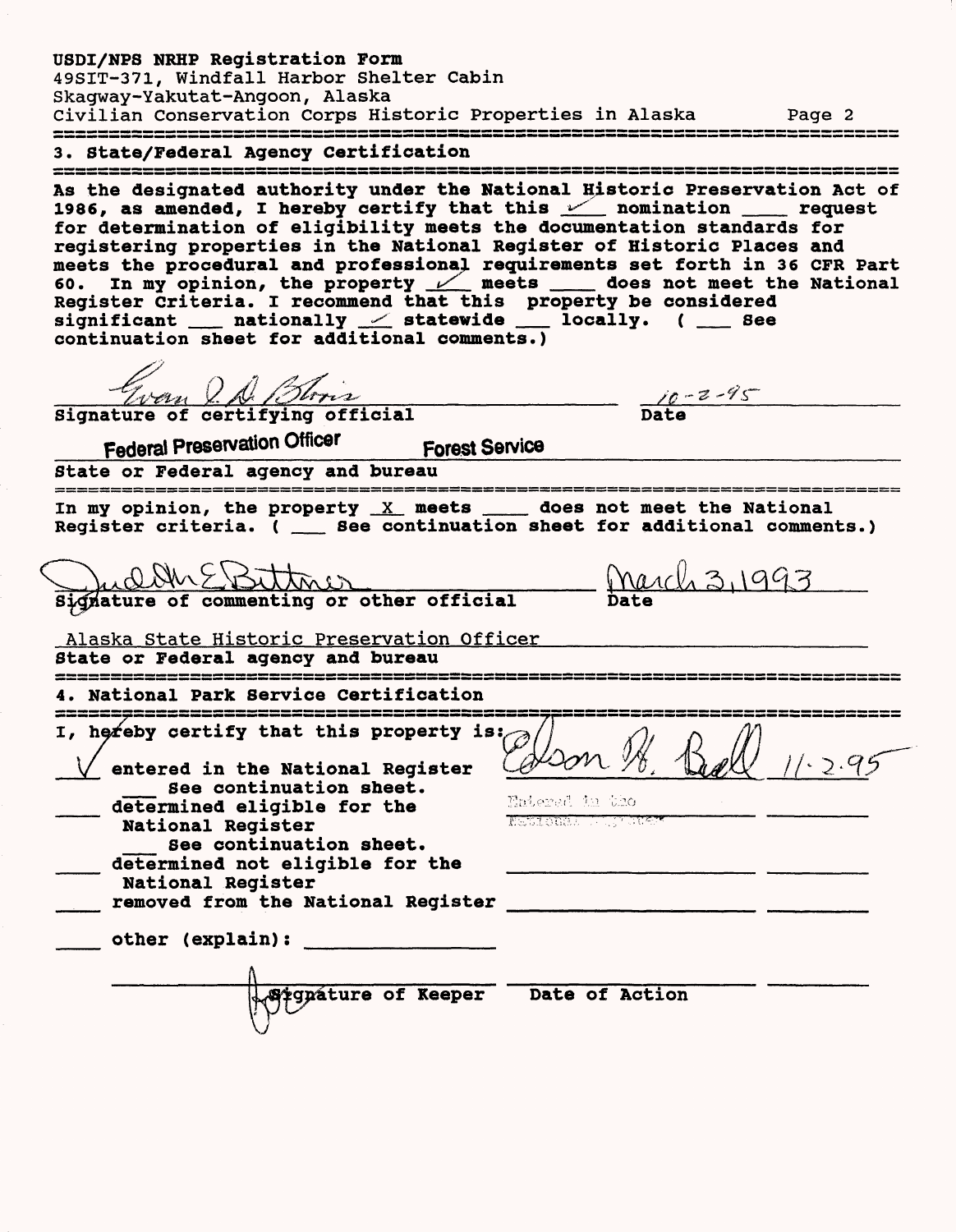| USDI/NPS NRHP Registration Form<br>49SIT-371, Windfall Harbor Shelter Cabin<br>Skagway-Yakutat-Angoon, Alaska<br>Civilian Conservation Corps Historic Properties in Alaska<br>Page 3 |  |
|--------------------------------------------------------------------------------------------------------------------------------------------------------------------------------------|--|
| 5. Classification                                                                                                                                                                    |  |
| Ownership of Property (Check as many boxes as apply)<br>__ private<br>public-local<br>public-State<br>X public-Federal                                                               |  |
| Category of Property (Check only one box)<br>$X$ building(s)<br>__ district<br>site<br>____ structure<br>object                                                                      |  |
| Number of Resources within Property                                                                                                                                                  |  |
| Contributing Noncontributing<br>buildings<br>$\mathbf{1}$<br>sites<br>_____ structures<br>objects<br>$\frac{1}{1}$<br>0 Total                                                        |  |
| Number of contributing resources previously listed in the National<br>Register 0<br>Name of related multiple property listing (Enter "N/A" if property is not                        |  |

part of a multiple property listing.)

| Civilian Conservation Corps (CCC) Historic Properties in Alaska;    |  |  |
|---------------------------------------------------------------------|--|--|
| Admiralty Island Civilian Conservation Corps Canoe Route, 1933-1937 |  |  |

6. Function or Use Historic Functions (Enter categories from instructions) Cat: Recreation & Culture 8ub: Outdoor Recreation

Current Functions (Enter categories from instructions) Cat: Recreation & Culture 8ub: Outdoor Recreation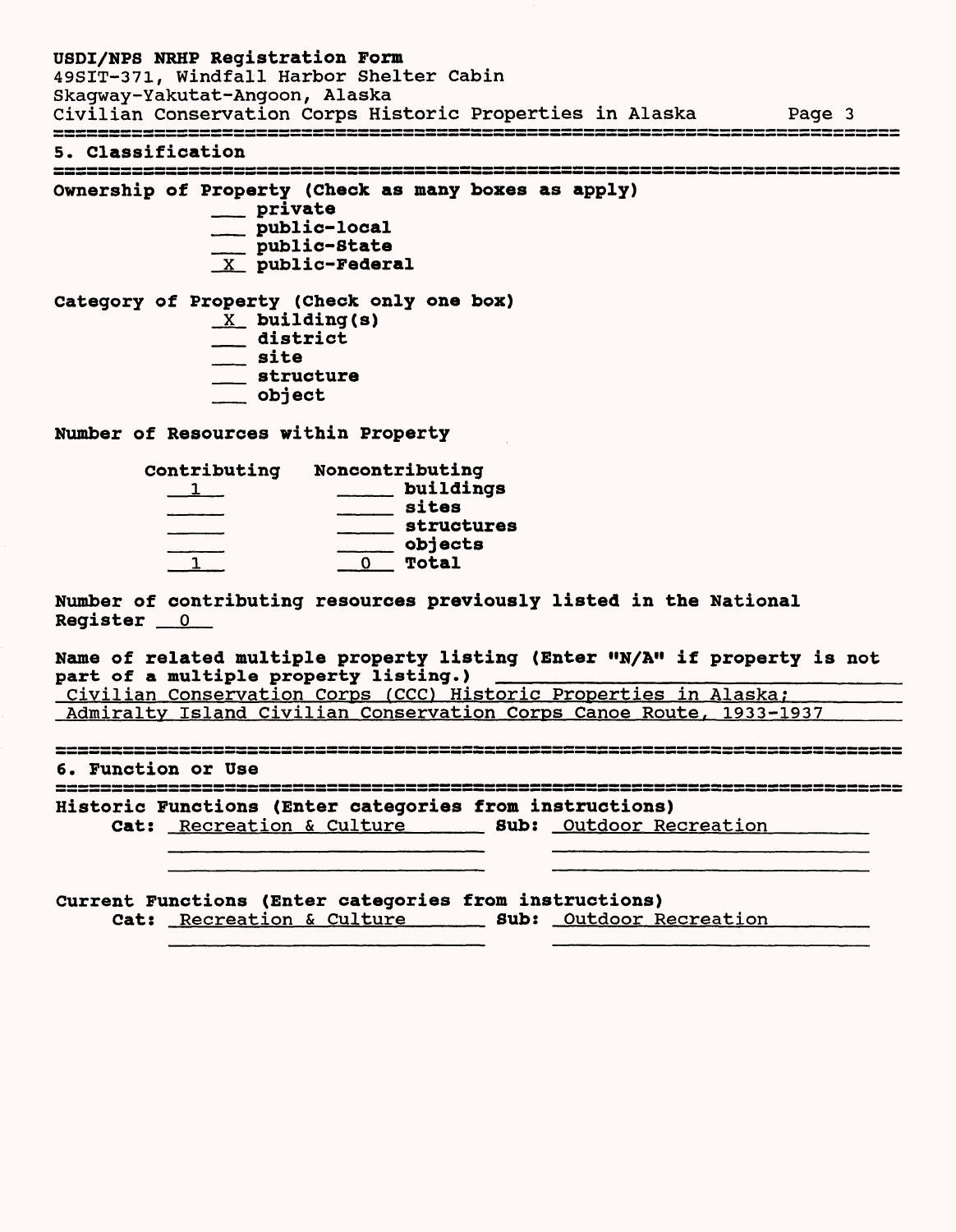# USDI/NFS NRHP Registration Form 49SIT-371, Windfall Harbor Shelter Cabin Skagway-Yakutat-Angoon, Alaska Civilian Conservation Corps Historic Properties in Alaska Page 4

7. Description Architectural Classification (Enter categories from instructions)

No style\_\_\_\_\_\_\_\_\_\_\_\_\_\_\_\_

Materials (Enter categories from instructions)

| foundation log |  |  |
|----------------|--|--|
| roof shake     |  |  |
| walls log      |  |  |
| other N/A      |  |  |

## Narrative Description (Describe the historic and current condition of the property on one or more continuation sheets )

The Civilian Conservation Corps built the Windfall Harbor Shelter Cabin during the 1930s as part of the Admiralty Island Canoe Route. It is a three-sided Adirondack shelter cabin with a peeled log superstructure and shake walls and roof.

In 1986 the sill logs, vertical posts, and angel-braces on the cabin were replaced. The horizontal lintel logs forming a top-plate on the wall were not replaced, as indicated by 1966 graffiti. Although chainsaws were used to cut the new structural logs, the essential post-and-beam form was retained. Some cross-bracing was squared with a chainsaw, rather than left round as it had been originally. Wall shakes are thirty inches long and abut vertically. None of the roof or wall shakes is original. The front of the shelter has a single set of shakes protecting the ends of the horizontal poles used as nailers for the wall shakes. The structure is in fair condition.

The natural setting is similar to the 1930s. The view from the shelter is of a pleasant tidal beach extending into Windfall Harbor. The trailhead leading to Hasselborg Lake is not evident.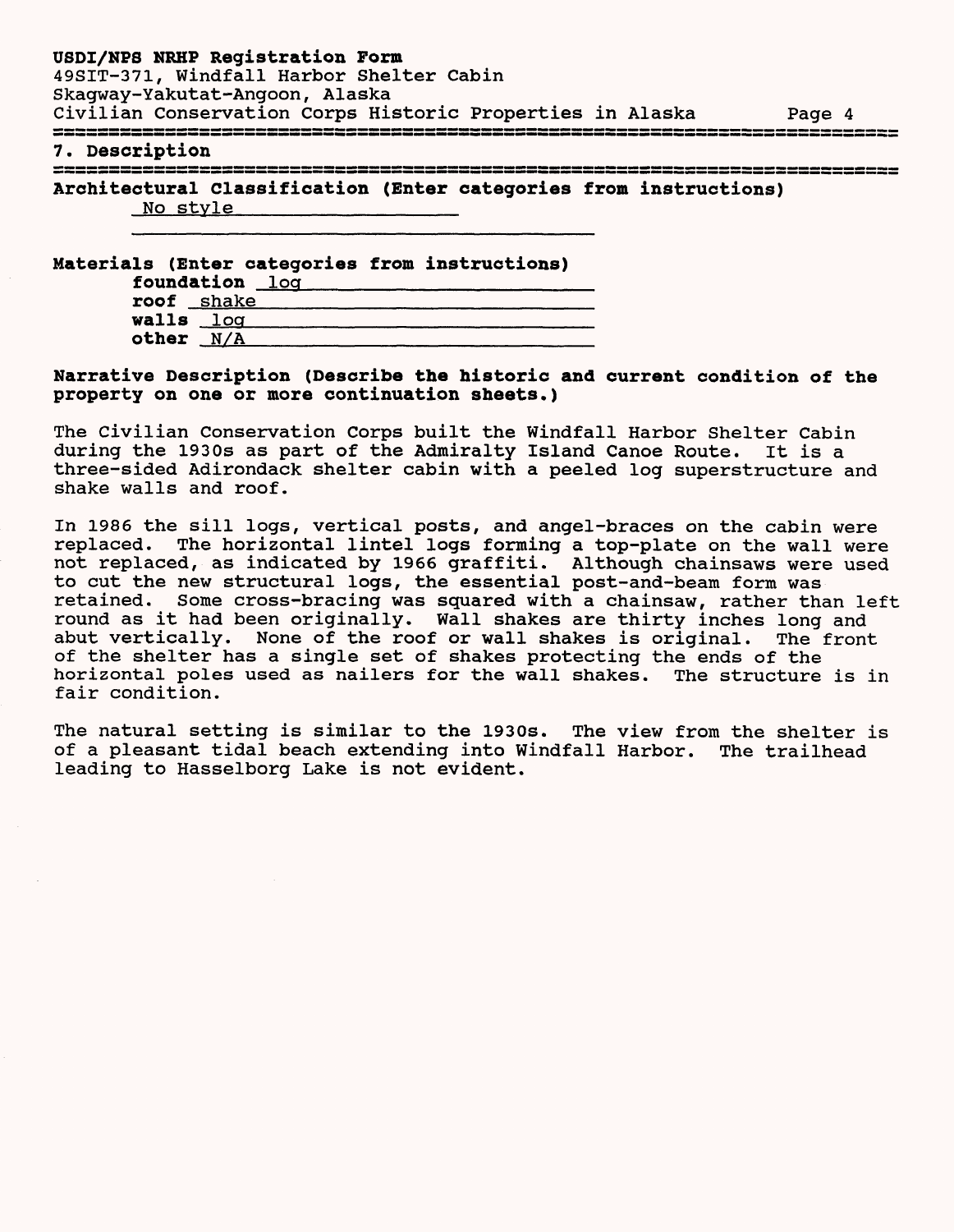| USDI/NPS NRHP Registration Form<br>49SIT-371, Windfall Harbor Shelter Cabin                 |                                                                                                |        |
|---------------------------------------------------------------------------------------------|------------------------------------------------------------------------------------------------|--------|
| Skagway-Yakutat-Angoon, Alaska<br>Civilian Conservation Corps Historic Properties in Alaska |                                                                                                | Page 5 |
|                                                                                             | أأخرسن أتفكأ ألننكأ القردر والمرة عصبه كثبت والتناز والأنب أكلمه وسدار واغبن وسبار ورزمه والمر |        |

8. Statement of significance

Applicable National Register Criteria (Mark "x" in one or more boxes for the criteria qualifying the property for National Register listing)

- X A Property is associated with events that have made a significant contribution to the broad patterns of our history.
- \_\_\_ B Property is associated with the lives of persons significant in our past.
- $X$  C Property embodies the distinctive characteristics of a type, period, or method of construction or represents the work of a master, or possesses high artistic values, or represents a significant and distinguishable entity whose components lack individual distinction.
- \_\_\_ D Property has yielded, or is likely to yield information important in prehistory or history.

Criteria Considerations (Mark "X" in all the boxes that apply.)  $N/A$ 

- **A** owned by a religious institution or used for religious purposes.
- B removed from its original location.<br>
C a birthplace or a grave.
- C a birthplace or a grave.<br>
D a cemetery. C a birthplac<br>
D a cemetery.<br>
E a reconstru
- 
- E a reconstructed building, object, or structure.<br>
F a commemorative property.
- **F** a commemorative property.<br>G less than 50 years of age
- less than 50 years of age or achieved significance within the past 50 years.

Areas of Significance (Enter categories from instructions)

Entertainment/Recreation\_\_\_\_ Architecture

Period of Significance 1933-1937

Significant Dates 1936

Significant Person (Complete if Criterion B is marked above)  $N/A$ 

Cultural Affiliation  $N/A$ 

**Architect/Builder** Civilian Conservation Corps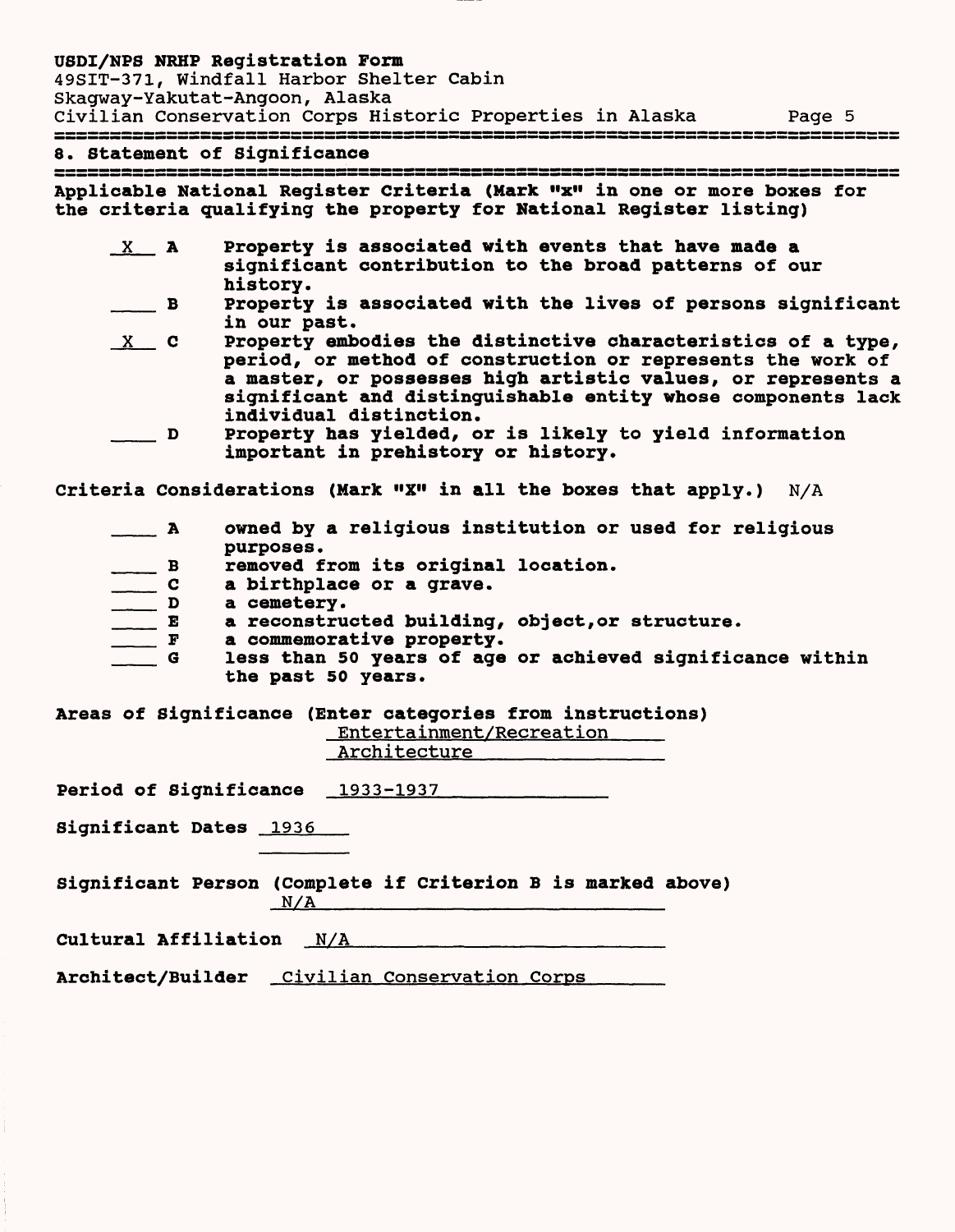# U8DI/NPS NRHP Registration Form 49SIT-371, Windfall Harbor Shelter Cabin Skagway-Yakutat-Angoon, Alaska Civilian Conservation Corps Historic Properties in Alaska Page 6 Narrative Statement of Significance (Explain the significance of the property on one or more continuation sheets.) Civilian Conservation Corps workers built the Windfall Harbor Shelter Cabin in the 1930s as part of the Admiralty Island Canoe Route project. It is a three-sided Adirondack style shelter intended for recreational use. Lack of attention to manufacturing detail in repairing the shelter in 1980 has not substantially detracted from the architectural integrity of the building. 9. Major Bibliographical References (Cite the books, articles, and other sources used in preparing this form on one or more continuation sheets.) See Section I, Multiple Property Documentation Form Previous documentation on file (NPS) N/A \_\_ preliminary determination of individual listing (36 CFR 67) has been requested. \_\_ previously listed in the National Register \_\_ previously determined eligible by the National Register

- \_\_ designated a National Historic Landmark \_\_ recorded by Historic American Buildings Survey # \_\_\_\_\_\_\_
- \_\_ recorded by Historic American Engineering Record # \_\_\_\_\_\_\_

Primary Location of Additional Data

- \_\_ State Historic Preservation Office
- \_\_ Other State agency
- $X$  Federal agency
- \_\_ Local government
- \_\_ University
- \_\_ Other

Name of repository: Admiralty Island National Monument, Juneau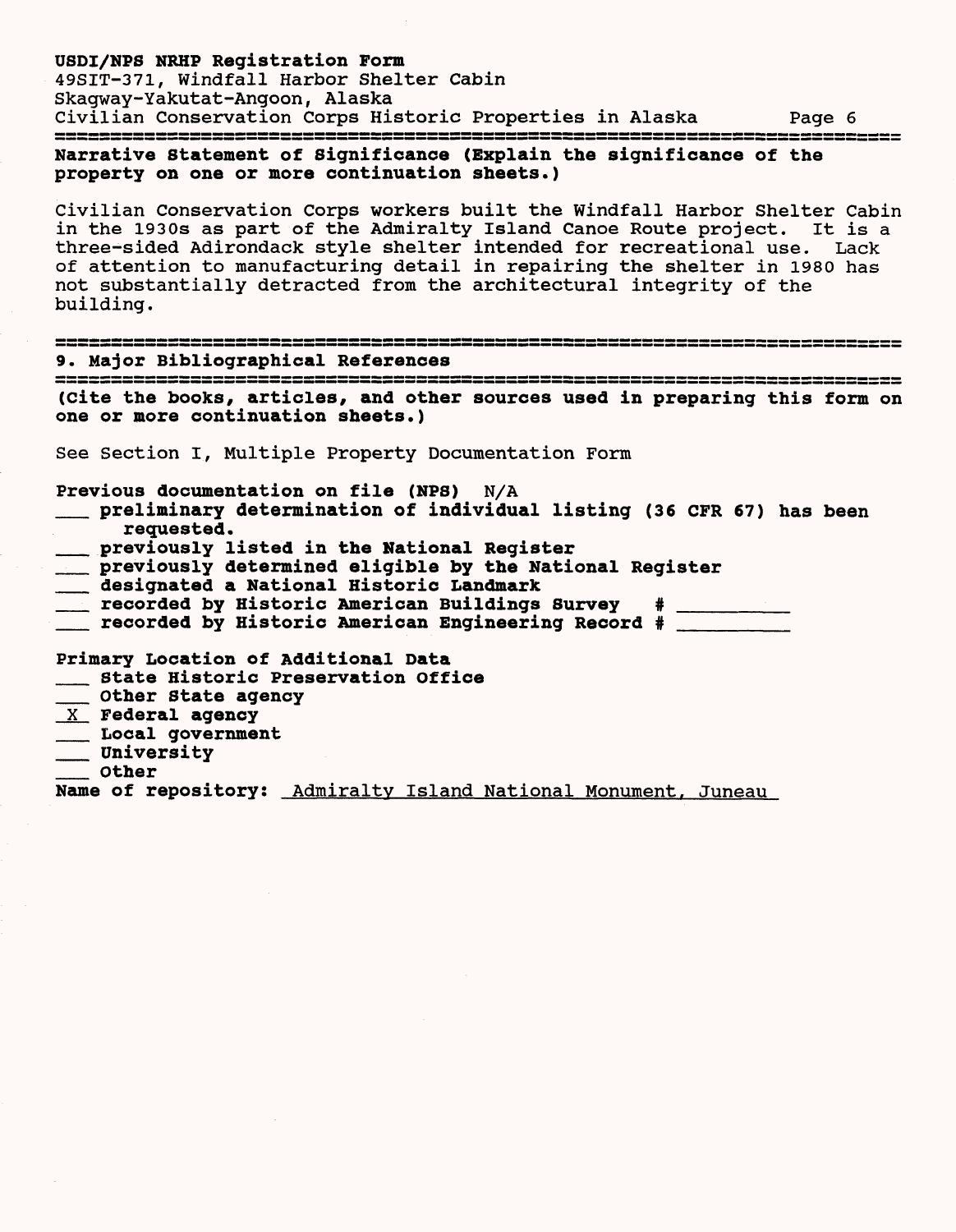USDI/NPS NRHP Registration Form 49SIT-371, Windfall Harbor Shelter Cabin Skagway-Yakutat-Angoon, Alaska Civilian Conservation Corps Historic Properties in Alaska Page 7

10. Geographical Data Acreage of Property less than one acre

UTM References (Place additional UTM references on a continuation sheet)

Zone Easting Northing Zone Easting Northing 1 08 541200 6410500 3 \_ \_\_\_\_\_ \_\_\_\_\_\_ 2 \_ \_\_\_\_\_\_ \_\_\_\_\_\_ 4 \_ \_\_\_\_\_ \_\_\_\_\_

Verbal Boundary Description (Describe the boundaries of the property.)

Windfall Harbor Shelter Cabin is adjacent to a marine shore staging area occurring in a small circumscribed area of less than one acre in the SE 1/4 of the NW 1/4 of the SW 1/4 of Section 31, Township 46 South, Range 69 East, Copper River Meridian.

### Boundary Justification (Explain why the boundaries were selected.)

Windfall Harbor Shelter Cabin has an obvious activity area associated with its function as a temporary stopping place on a recreational canoe route. The boundary encompasses the building and shore staging area.

## 11. Form Prepared By

name/title Charles M. Moblev. President

organization Charles M. Mobley & Associates

date September 28, 1992

street & number 200 West 34th Ave., #534

telephone (907) 653-1937\_\_\_\_\_\_\_\_\_\_

city or town Anchorage\_\_\_\_\_\_\_\_\_\_\_\_\_\_\_ state AK zip code 99503

### Property Owner

(Complete this item at the request of the 8HPO or FPO.)

name USDA Forest Service, Admiralty Island National Monument

street & number \_8465 Old Dairy Road

telephone (907) 789-8751

city or town Juneau \_\_\_\_\_\_\_\_\_\_\_\_\_\_\_\_\_\_\_\_\_\_\_\_\_\_ state AK zip code 99802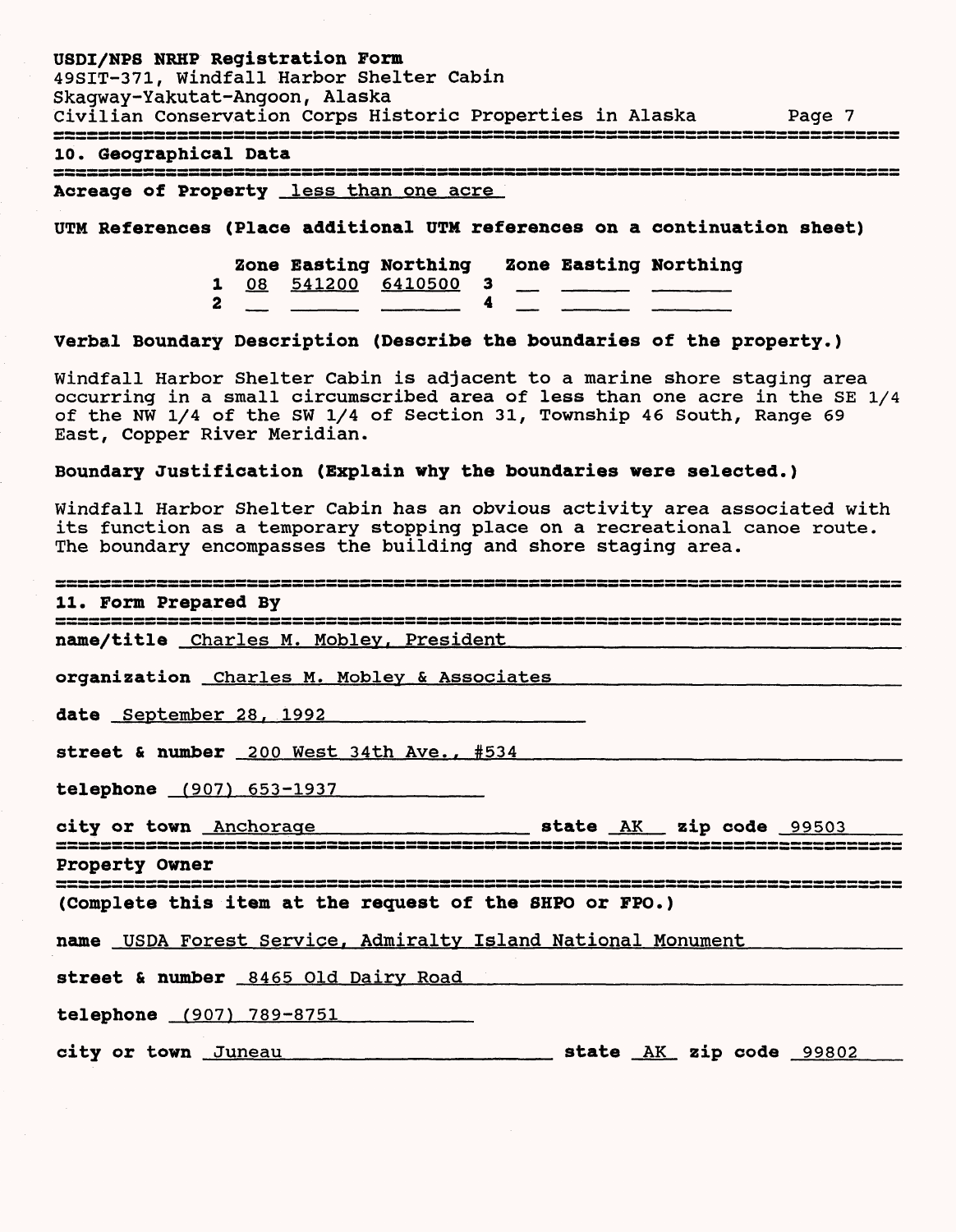49SIT-371, Windfall Harbor Shelter Cabin Skagway-Yakutat-Angoon, Alaska Civilian Conservation Corps Historic Properties in Alaska Page 8

**NATIONAL REGISTER OF HISTORIC PLACES CONTINUATION SHEET**

Section Photograph identification

- 49SIT-371, Windfall Harbor Shelter Cabin  $\mathbf{1}$ . Civilian Conservation Corps Historic Properties in Alaska Admiralty Island Civilian Conservation Corps Canoe Route, 1933-1937 Skagway-Yakutat-Angoon, Alaska Charles M. Mobley 8/10/92 (frame is labeled with incorrect date) Admiralty Island National Monument, Juneau Looking southwest at shelter cabin and activity area
- 49SIT-371, Windfall Harbor Shelter Cabin  $2.$ Civilian Conservation Corps Historic Properties in Alaska Admiralty Island Civilian Conservation Corps Canoe Route, 1933-1937 Skagway-Yakutat-Angoon, Alaska Charles M. Mobley 8/10/92 (frame is labeled with incorrect date) Admiralty Island National Monument, Juneau Looking north at roof of shelter cabin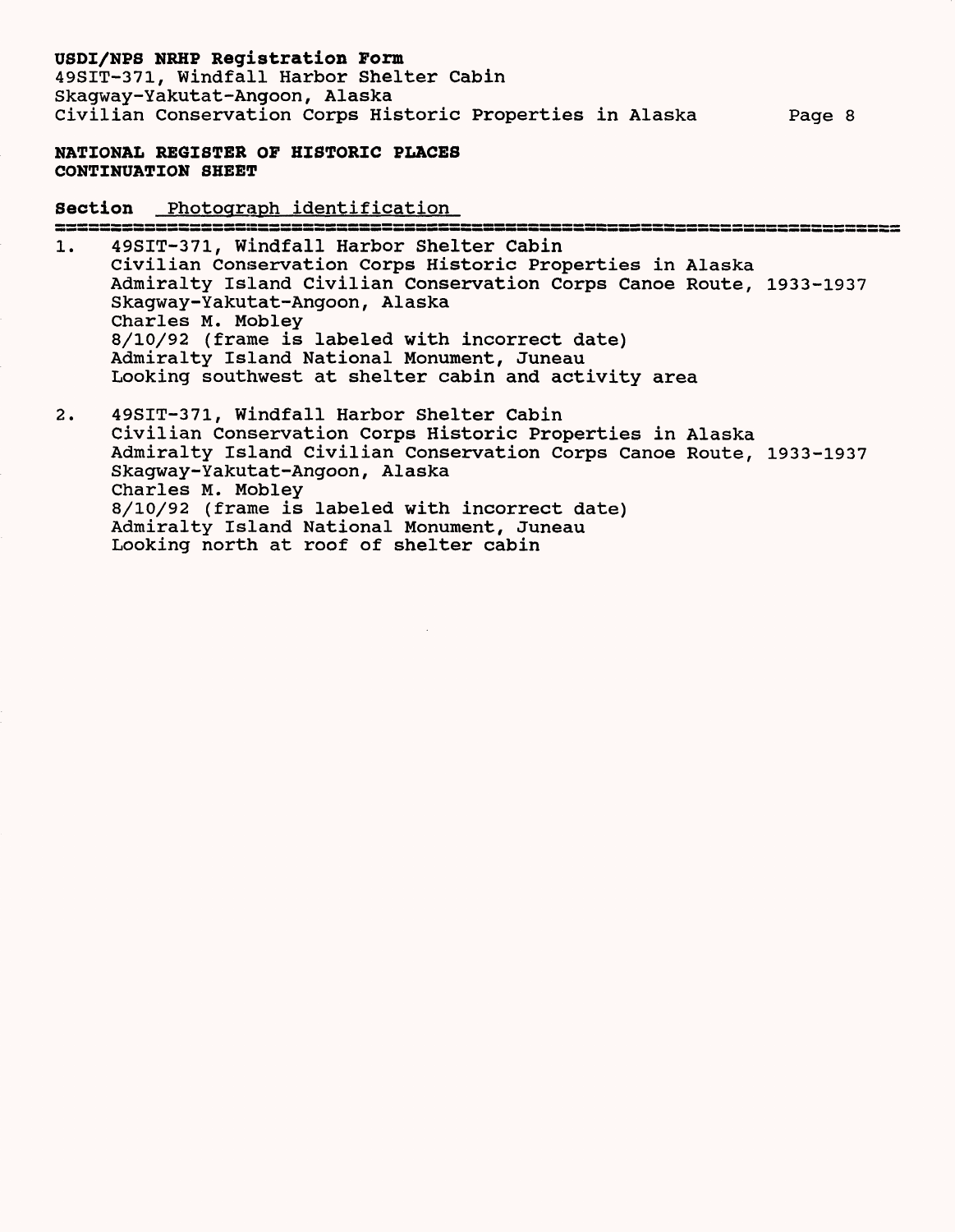